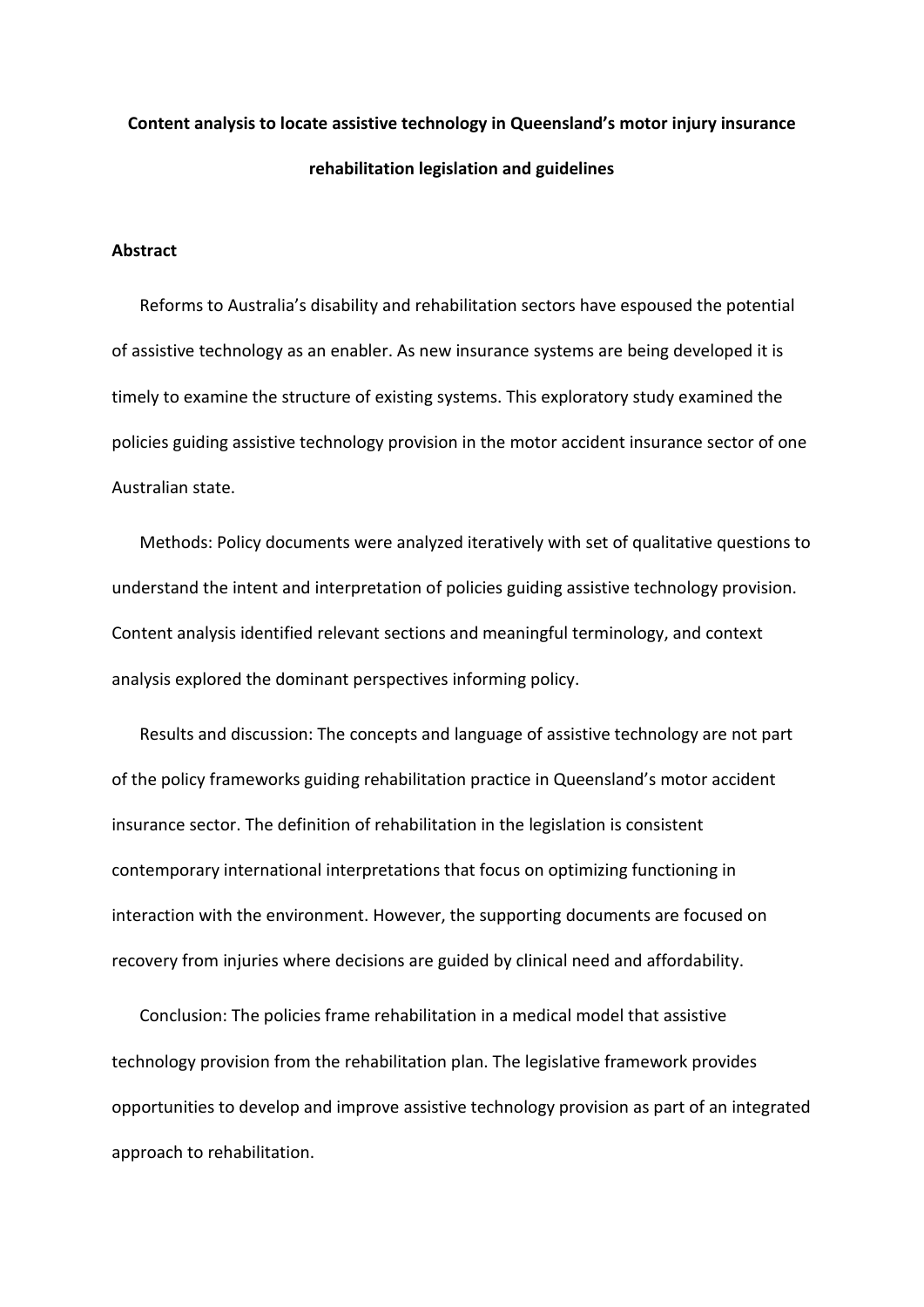### **Background**

The World Health Organization (WHO) recognizes that in addition to medical treatments that remediate illness and impairment, rehabilitation interventions are critical for enabling participation of people with disability (World Health Organization & World Bank, 2011). A range of rehabilitation services are provided for different populations in different jurisdictions in Australia. Significant reforms in the disability sector, including the rollout of a National Disability Insurance Scheme (NDIS) and the introduction of a National Injury Insurance Scheme (NIIS) propose to spread the lifetime insurance cost across the Australian population and fund individuals based on their need for supports including personal assistance, assistive technologies and home modifications.

Australia's new schemes emphasize the necessity of policies and practices that are evidence-based and able to demonstrate social and economic outcomes ("National Disability Insurance Scheme Act 2013," 2013). While rehabilitation is acknowledged to be reasonable and necessary to regain functioning and promote quality of life, translation of research into evidence-based policy and practice is challenging (Johnston, Sherer, & Whyte, 2006; Tse, Lloyd, Penman, King, & Bassett, 2004). This study is part of a larger project exploring different perspectives on the principles and policies guiding assistive technology provision in Australia.

Research has highlighted inequities and inadequacies in access to rehabilitation services for people injured in Australia (Harrington, Foster, & Fleming, 2015) and gaps in evidence for rehabilitation services provided (Foster, Allen, & Fleming, 2015). An assessment of the quality of rehabilitation services requires data not only on outcomes, but also the structures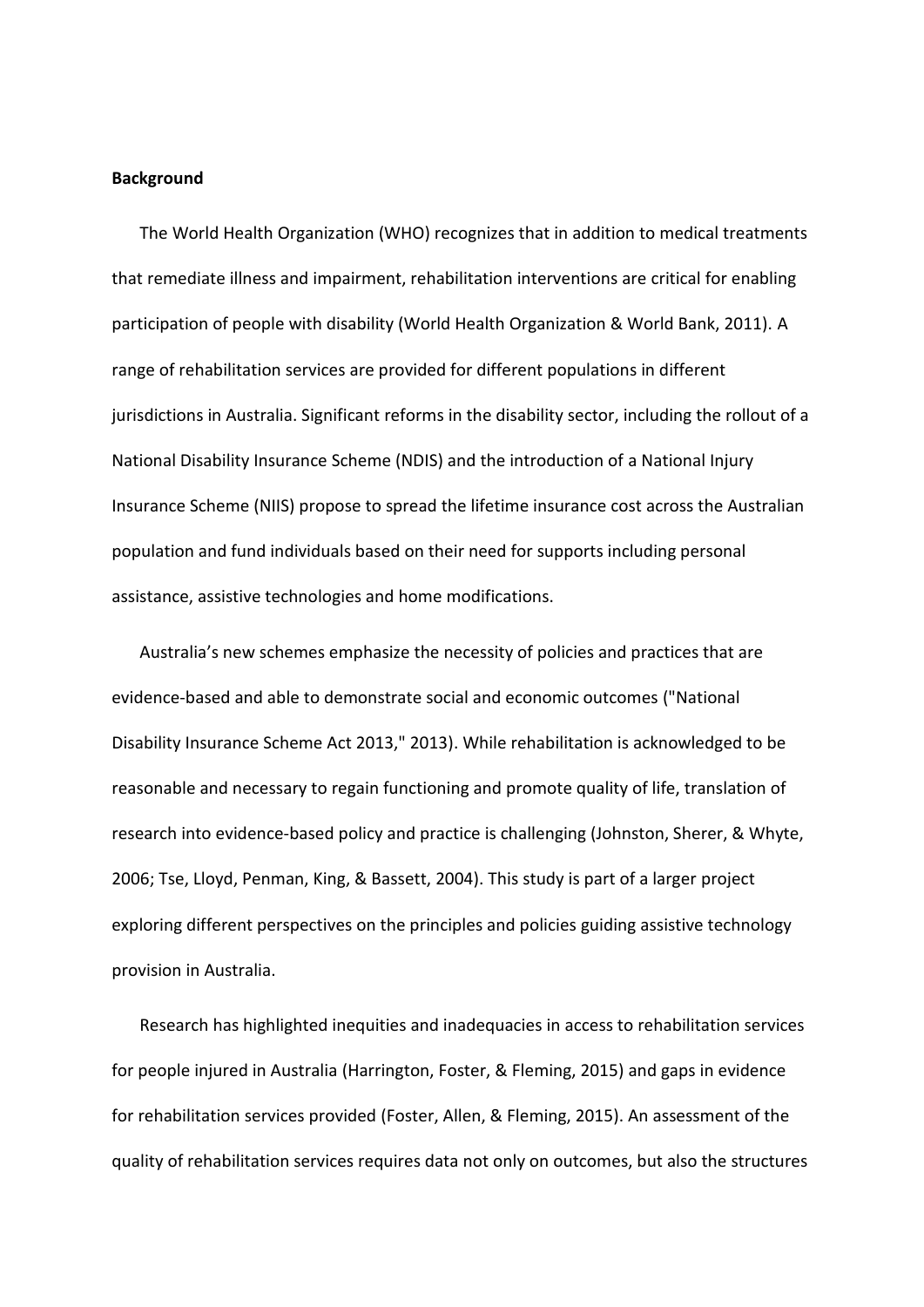and processes guiding practice (Donabedian, 1988). While there is recognition of the importance of 'aids and equipment' in rehabilitation in Australia, little is known about how assistive technology is understood in current insurance systems, or how it is proposed to be addressed in reforms (Australian Rehabilitation Alliance, 2011).

In the Australian state of Queensland, a Compulsory Third Party (CTP) scheme provides insurance for motor vehicle owners, drivers and passengers injured by, or in connection with the use of the insured vehicles. It funds services for eligible individuals, including rehabilitation. The scheme operates under the regulatory authority of the Motor Accident Insurance Commission (MAIC), which also promotes systemic change through activities including road safety initiatives and research. This study examined where assistive technology is located and how it is understood in the legislative and policy framework of Queensland's motor accident insurance scheme, providing data to contextualize the translation of knowledge into policy and practice.

# **Methods**

This study adopted an interpretive approach and qualitative methodology, to take account of the multiple stakeholders involved in assistive technology provision and their differing perspectives (Lopez & Willis, 2004; Yanow, 2007). Many activities in assistive technology provision, from referrals and requests for funding to evaluation reports, involve policy interpretation, so document analysis was chosen as the method of analysis. Documents provide an accessible source of data that would otherwise be difficult to access via interviews or observations (Bowen, 2009; Freeman & Maybin, 2011). Policy documents are particularly important as they represent formal communications that allow the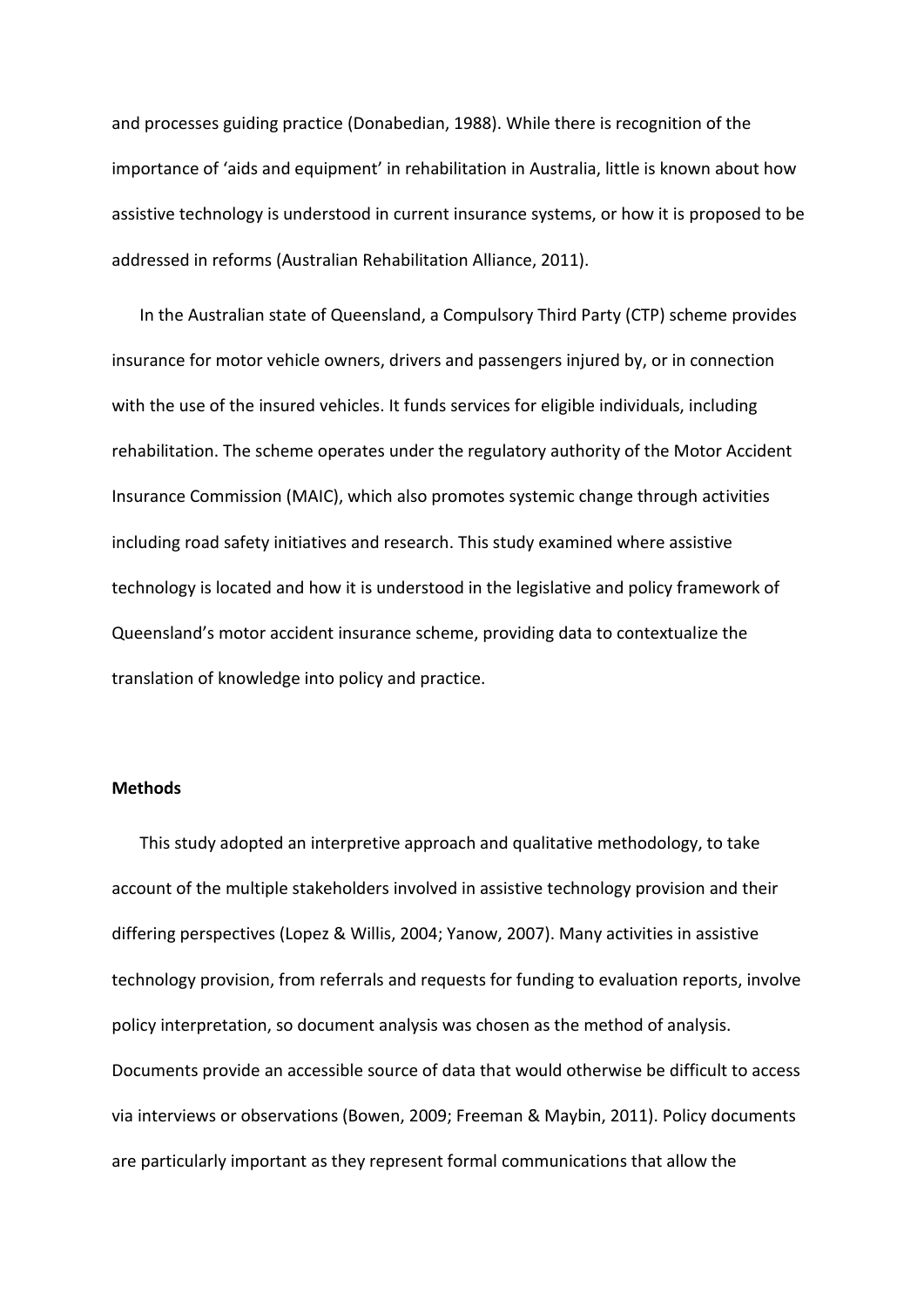researcher to examine the intent of law and policy and its implementation (Miller & Alvarado, 2005). The document analysis was completed by the author, an occupational therapist with a PhD in law and managerial experience writing and revising policy and implementing legislation. Ethics approval was not required as this study used data freely available in the public domain.

Relevant legislation and policy documents published by MAIC were identified (see Table 1) and analyzed qualitatively in a systematic and iterative process of content and context analysis (Miller & Alvarado, 2005). The documents were approached with a set of questions in mind to guide the initial reading and screening to identify meaningful sections or passages (Bowen, 2009).

Content analysis began by reading each document to identify meaningful sections and pertinent information related to assistive technology and rehabilitation (or proxy terms) (Bowen, 2009). Each document was then re-read more carefully, applying pre-defined codes from preliminary questions (see Table 2). This generated further questions that were used for the second and third reading and coding of the documents.

The context analysis of the documents focused more on the hierarchy of the documents, and comparison between the documents and related research and policy literature. This required examination of the language to interpret the implicit and explicit intentions and priorities of the documents' authors, and consideration of underlying assumptions or perspectives (Miller & Alvarado, 2005). Several conceptual lenses were applied to identify the dominant perspectives on rehabilitation and assistive technology (e.g. rehabilitation from a clinical perspective that aims to remediate impairment or rehabilitation from an holistic perspective that aims to optimize quality of life). Descriptions of the meaningul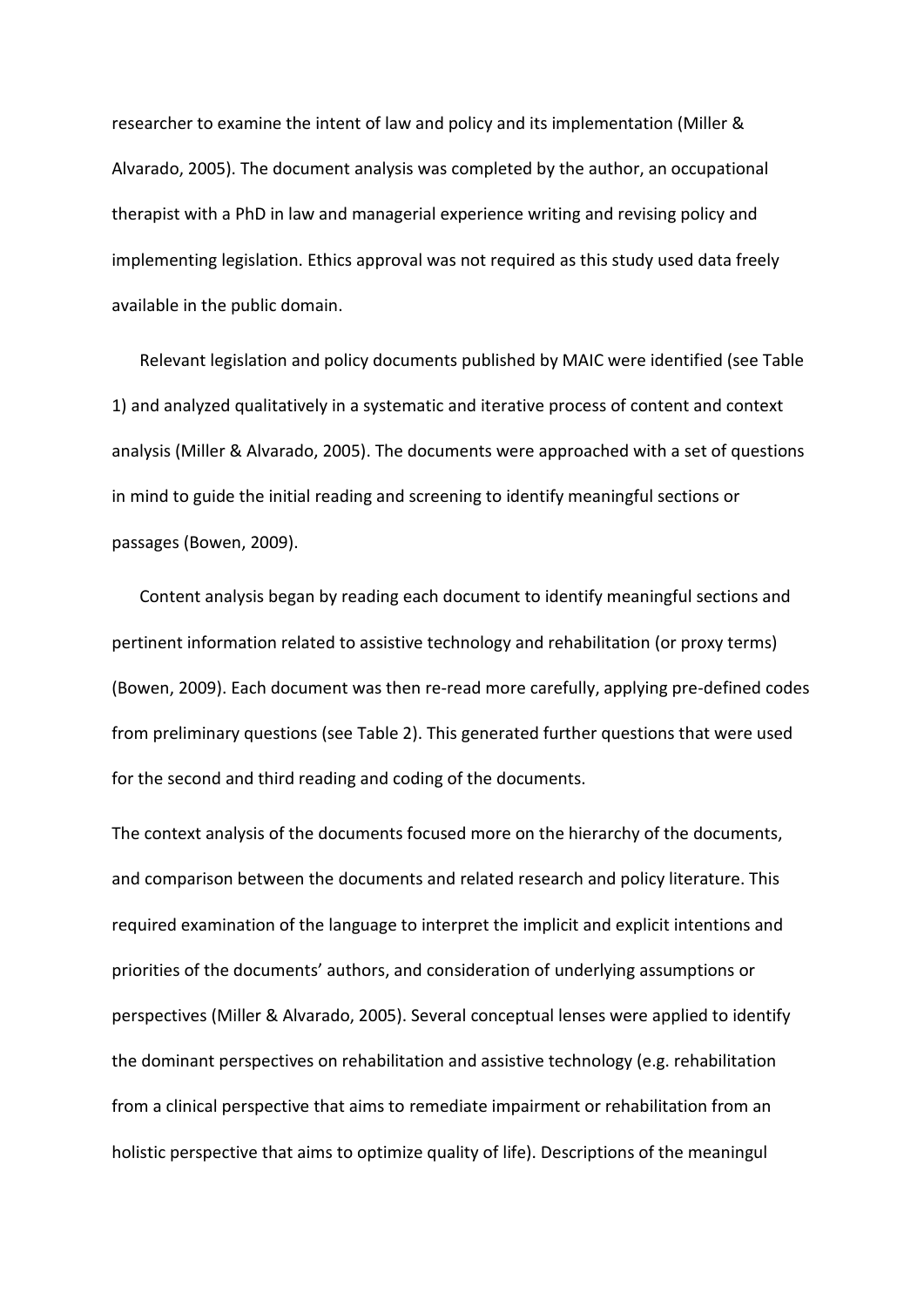sections identified in the content analysis are presented in the results section of this paper, followed by a discussion of the context analysis and implications for policy and practice.

#### **Results**

#### Locating 'rehabilitation' and 'assistive technology'

The three documents all referred to and use the same definition for the term 'rehabilitation' but diverged in their interpretations. The term 'assistive technology' was not found in any of the documents, but proxy terms were identified. This section describes how the terms are used in each document in order of hierarchy.

People injured in motor vehicle accidents in Queensland may receive rehabilitation if covered by insurance. Rehabilitation is regulated under the Motor Accident Insurance Act (hereafter referred to as 'the Act'), which provides for a CTP insurance scheme, including the "rehabilitation of claimants who sustain personal injury because of motor accidents" ("Motor Accident Insurance Act 1994," 2013, p. Section 3(f)).

Section 51 of the Act sets out the obligation of insurers to provide rehabilitation, defined in Section 4 as "the use of medical, psychological, physical, social, educational and vocational measures (individually or in combination)—

(a) to restore, as far as reasonably possible, physical or mental functions lost or impaired through personal injury; and

(b) to optimize, as far as reasonably possible, the quality of life of a person who suffers the loss or impairment of physical or mental functions through personal injury."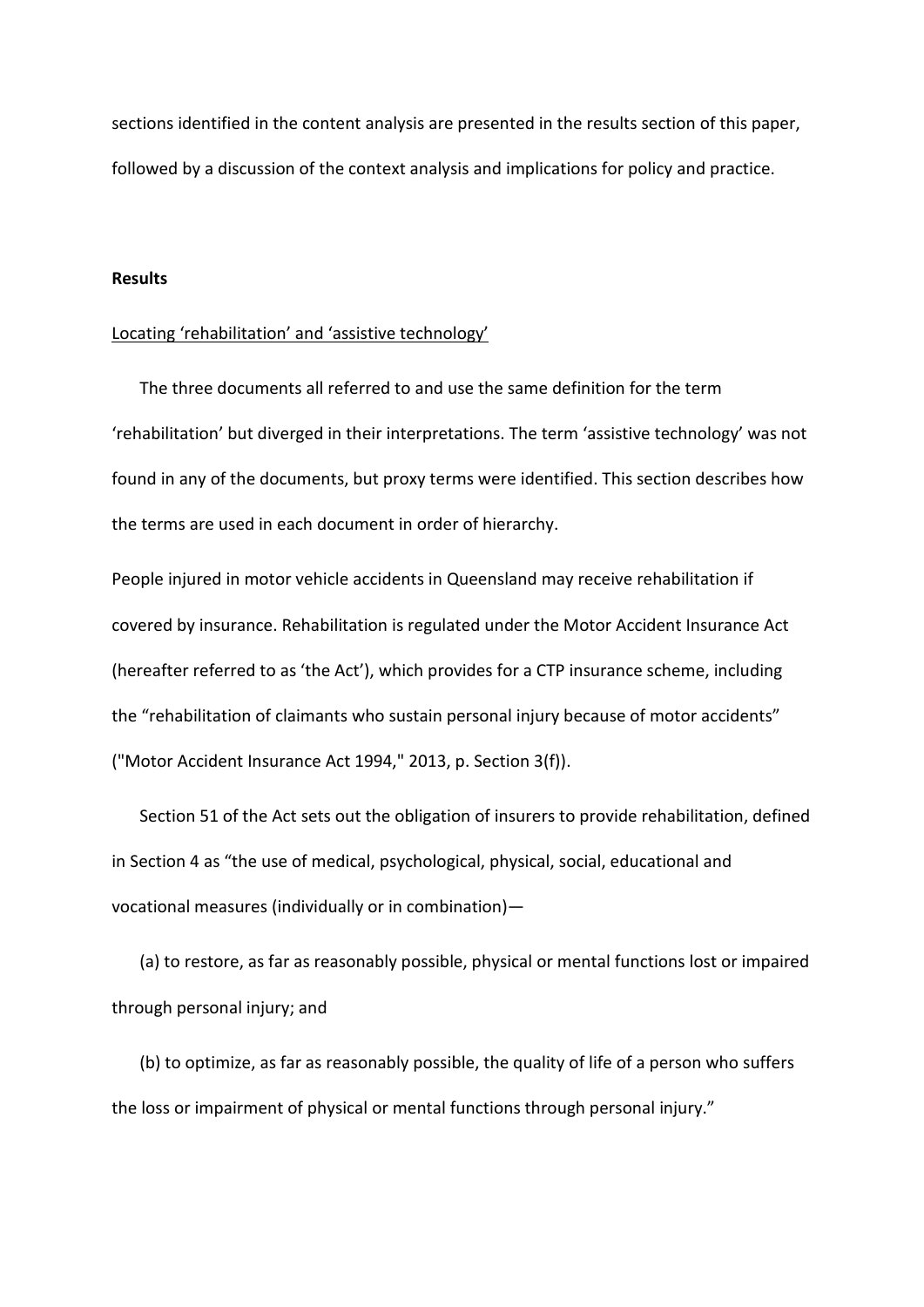To ensure compliance with Section 51, MAIC has authority to issue standards and guidance for assessment and monitoring of rehabilitation providers, and issued the Rehabilitation Standards for CTP insurers in 2007 (Motor Accident Insurance Commission, 2007). The Standards set out principles of rehabilitation, roles of stakeholders and criteria for service delivery. While intended to promote best practice and support a consistent approach to obligations under the Act, the Standards interpret rehabilitation differently to the Act. Although including the Act's definition of rehabilitation in the "Explanatory notes" on p.9, the Standards commence with a list of "Principles of rehabilitation in the CTP insurance scheme" that state, "The aim of rehabilitation is to optimize recovery of those injured in motor vehicle accidents" (p. 6).

Within the Standards, the principles also state that "Rehabilitation within the CTP scheme is based on a medical model where medical information is sought to validate the relationship of the injury to the motor vehicle accident, to define the nature and extent of the injury and to provide rehabilitation recommendations. The medical practitioner, from the outset of completing the medical certificate, is well placed to determine if the treatment proposed is likely to be of benefit and may consider the need for alternative treatment or further investigation if there is limited progress." (p. 6). Despite this emphasis on the role of the medical practitioner in rehabilitation, medical practitioners are not mentioned in the section of the Standards titled, "Role of Stakeholders" which includes: claimant, insurer, claims officer, rehabilitation adviser/injury management adviser (referring to health professionals), rehabilitation provider, and legal representative (p.7-8).

In addition to the Act and the Standards, MAIC published Guidelines for CTP Rehabilitation Providers (hereafter referred to as 'the Guidelines') in 2012, to promote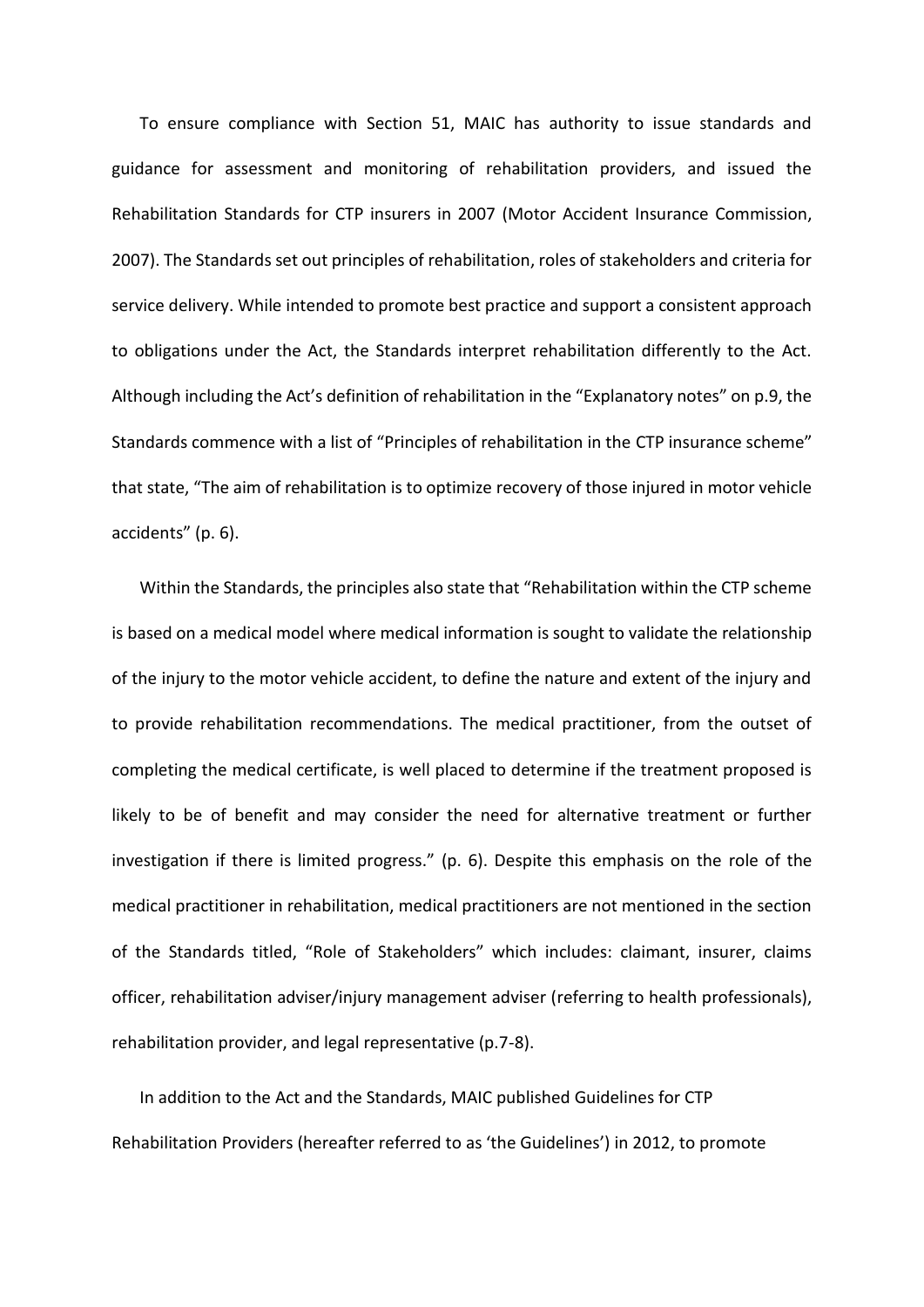understanding of the scheme and facilitate communication between rehabilitation providers and insurers. The Guidelines also cite the Act's definition of rehabilitation (Part III, p.4), interpreted in a list of rehabilitation services including "aids and equipment to improve the claimant's independence" and "home/vehicle modifications" (Motor Accident Insurance Commission, 2012, p. 4).

#### Justifying interventions and measuring outcomes

The documents were also analyzed to understand how rehabilitation and assistive technology devices and services are identified and evaluated. Insurers are obliged under Section 51 of the Act to make "reasonable and appropriate rehabilitation services" available to claimants ("Motor Accident Insurance Act 1994," p. 65). The Standards outline principles for rehabilitation that explicate factors to be weighed when determining what is reasonable, stating "Balance needs to be maintained between (i) the provision of an appropriate level of rehabilitation to achieve improved quality of life outcomes for injured persons, and (ii) community affordability of the CTP scheme" (p.6).

The Guidelines set out the obligations of providers to justify their rehabilitation interventions with functional goals and measureable outcomes that reflect research evidence or clinical guidelines (p. 6). A process is described, beginning with assessment and formulation of an initial plan to be approved. After a plan has been approved, providers are expected to submit regular progress reports and notification of discharge to insurers, "to ensure equipment, modifications and services (if required) are in place prior to discharge" (p. 9).

With respect to the provision of "aids, equipment, home & vehicle modifications", the Guidelines suggest that consideration be given to the most cost-effective options available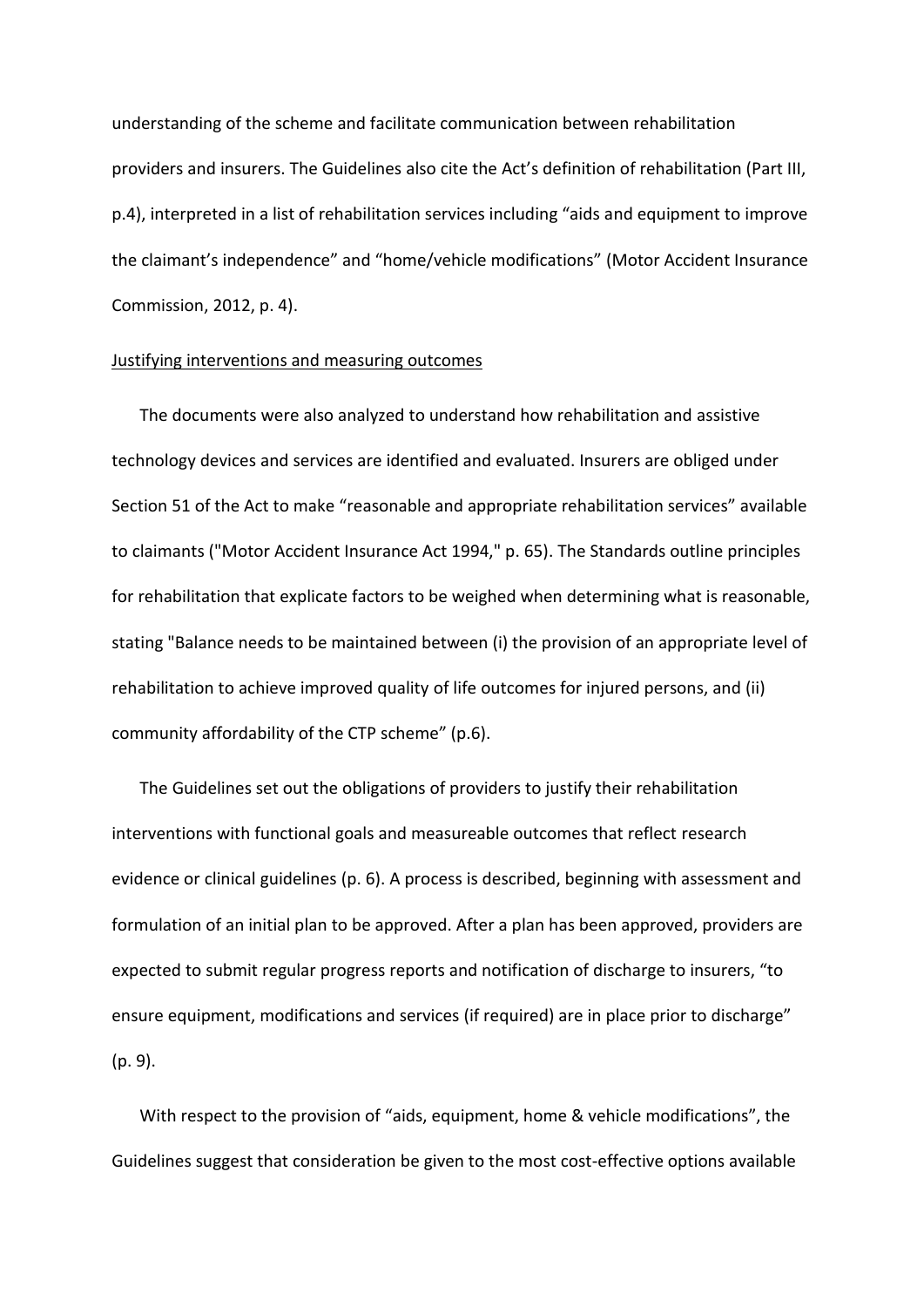and that requests include details about requested equipment, justified on the basis of "clinical need" and "supporting medical documentation" (p. 11). A suggested format for requests is provided in Form D ('Equipment / Prosthesis Request'), with fields to provide information on the item, supplier, cost (separating components and labor costs) and the clinical need for the equipment, and the option to provide comparative information for other items investigated or trialed.

#### **Discussion**

#### A lack of clarity regarding the aims of rehabilitation

The document analysis found inconsistent interpretations of rehabilitation between the three policy documents, with implications for practice, including assistive technology provision. The Act sets out obligations for insurers to provide rehabilitation to restore functioning and optimize quality of life. Part (b) of the Act's definition of rehabilitation resonates with contemporary international interpretations of the term, most notably from the World Report on Disability (World Health Organization & World Bank, 2011, p. 96), which defines rehabilitation as "a set of measures that assist individuals, who experience or are likely to experience disability, to achieve and maintain optimum functioning in interaction with their environments". Rehabilitation practices aligned to the WHO and World Bank's definition would include efforts to improve access to and functioning in preinjury environments and activities through a combination of products and services. This may involve accessorizing or modifying devices already owned and used by an individual claimant (e.g. phone, computer), introducing assistive technology devices (e.g. wheelchair),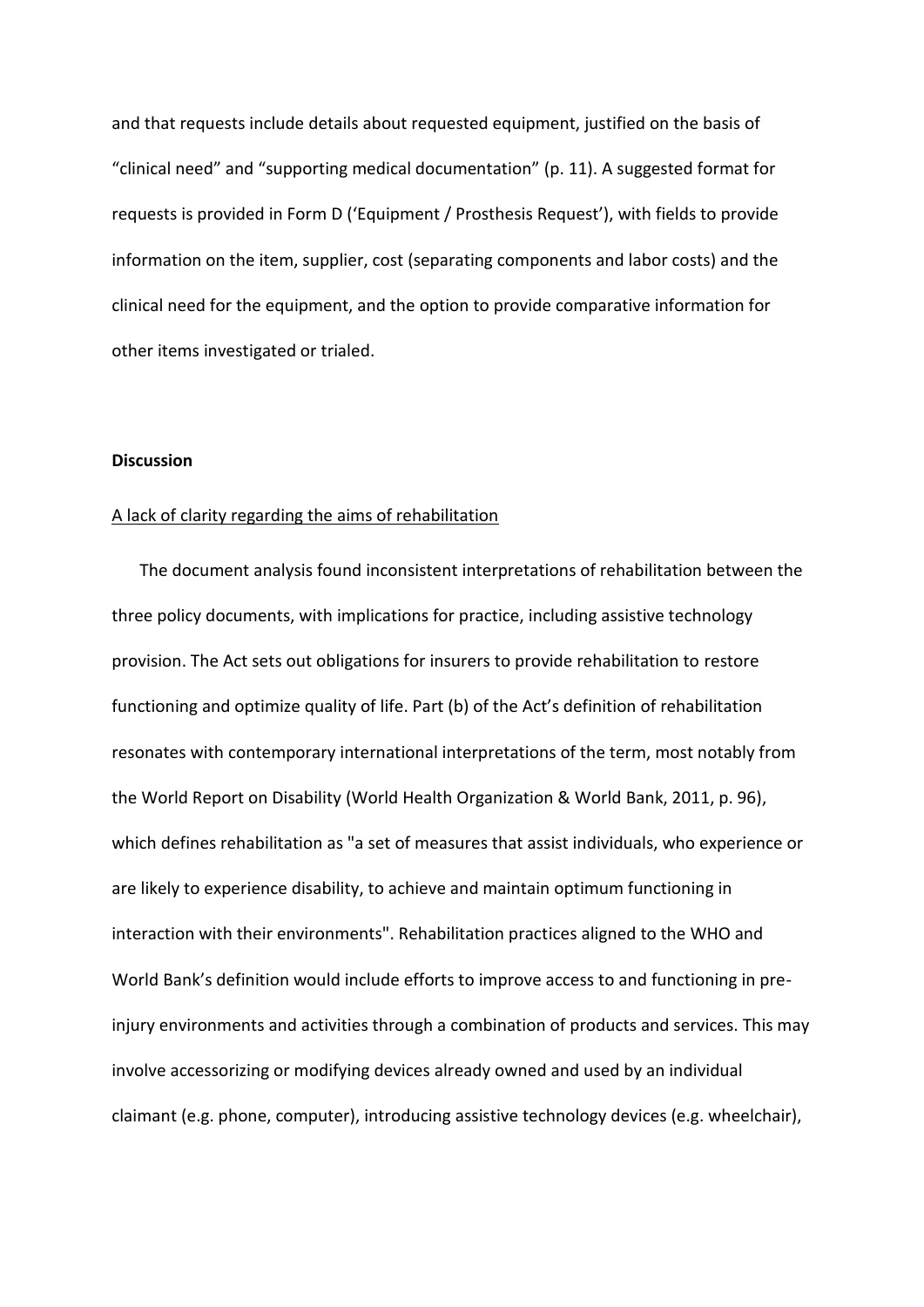and integrating these with modifications to a home, workplace and/or vehicle, with consideration given to individual claimants' informal supports and psychosocial factors.

The Standards and Guidelines that were developed to support insurers in meeting their obligations are influenced by a medical perspective that frames rehabilitation in terms of medical treatment and recovery, without including optimization of functioning and quality of life. The focus in the Standards on 'treatment' and 'recovery' emphasizes rehabilitation as restoration of function, adopting only the first part (a) of the Act's definition. The term 'treatment' is associated with remediation of illness or impairment, in contrast to rehabilitation, which more broadly aims to improve functioning, reduce impairments, and prevent complications (World Health Organization & World Bank, 2011). Framing rehabilitation within a medical discourse has implications for the types of assistive technology devices and services likely to be funded by insurers.

#### Restricting the scope of assistive technology within rehabilitation

Assistive technology is recognized by the WHO as a critical element of rehabilitation, and could therefore be interpreted to be within the scope of rehabilitation provided under the Act. If interpreted in this way, rehabilitation practices would likely include consideration of assistive technology devices and services along with frequently used parallel interventions such as redesign of the environment or activity and use of personal assistance (Smith, 2005). In contrast, if practicing in accordance with the medical model of the Standards, rehabilitation would probably include medical devices and equipment, but exclude most assistive technology devices and services. For example, rehabilitation for someone with a spinal cord injury may involve medical technologies or surgery aimed at remediating neurological damage or improving neuromuscular function in the lower limbs. This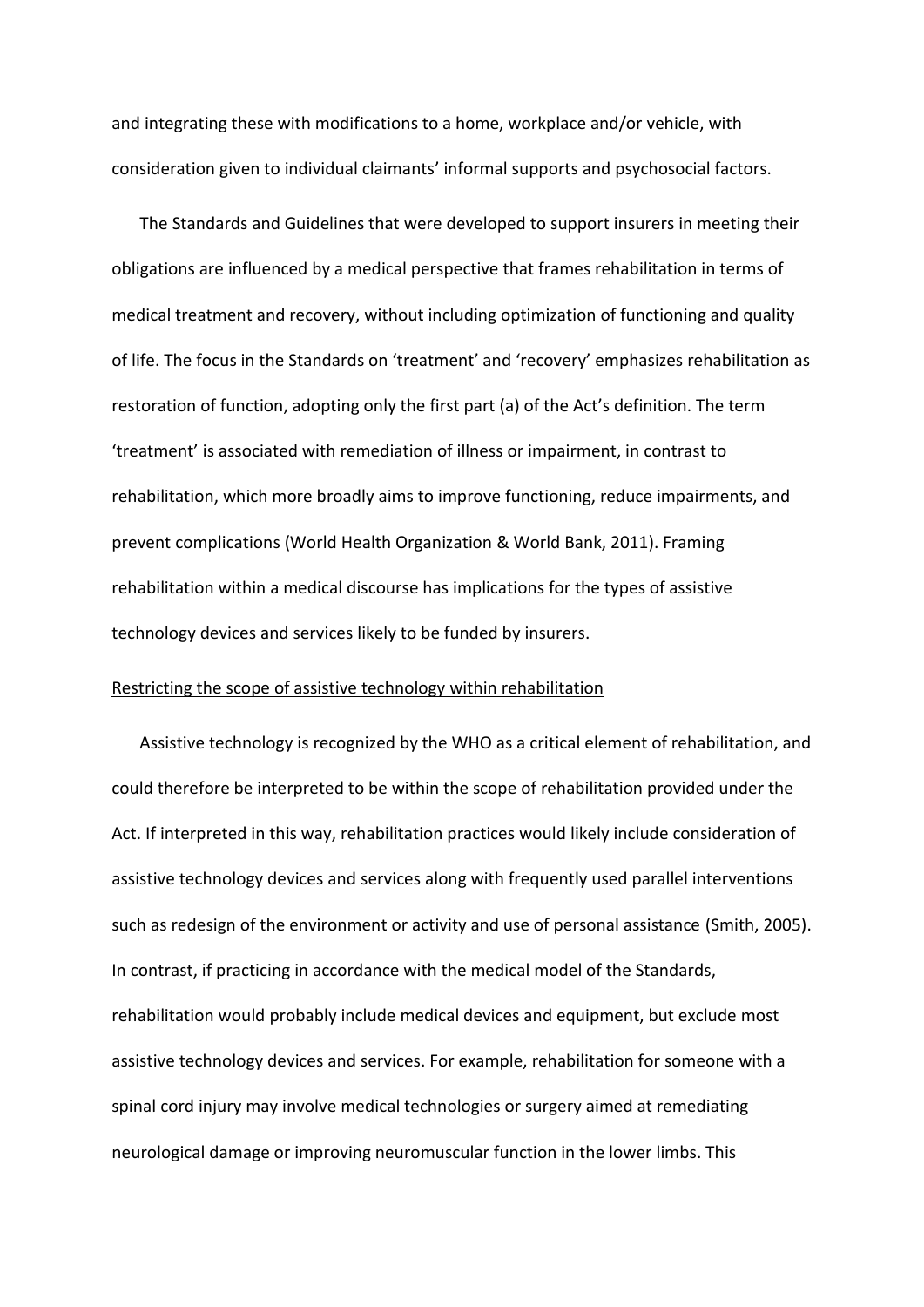treatment would be led by medical practitioners and is consistent with the medical model described in the Standards, but inconsistent with the obligation to provide rehabilitation as set out in the Act.

Contemporary approaches to rehabilitation focus on optimizing functioning while recognizing the inherent interdependence of people, regardless of their health status. Yet the Guidelines adopt the medical model from the standards in listing "aids and equipment to improve the claimant's independence" as a rehabilitation service (Motor Accident Insurance Commission, 2012, p. 4). A focus on interventions that improve independence can exclude consideration of assistive technologies that promote quality of life but involve human assistance. For example, a wheelchair docking station in a vehicle to fit a wheelchair and tie-downs requires human assistance on each occasion of use, but significantly increases options for transport and therefore access to activities outside one's own home. Likewise, a person may be able to shower themselves independently but expend so much energy on this activity that they are unable to participate in or enjoy other activities on the same day. Installation and use of an assistive solution, such as a shower chair and hand-held shower hose combined with personal assistance, can enable one to conserve energy for other meaningful activities, including leisure and productive occupations. Thus, while intended to promote best practice and support a consistent approach to rehabilitation obligations under the Act, the Standards contradict the Act and risk excluding effective rehabilitation strategies, including assistive technologies to optimize quality of life.

# Provision of assistive technology devices separate to the rehabilitation plan and services

Assistive technology was not referred to in the policy documents, but proxy terms were found in the Guidelines, which make reference to 'aids and equipment' and 'home/vehicle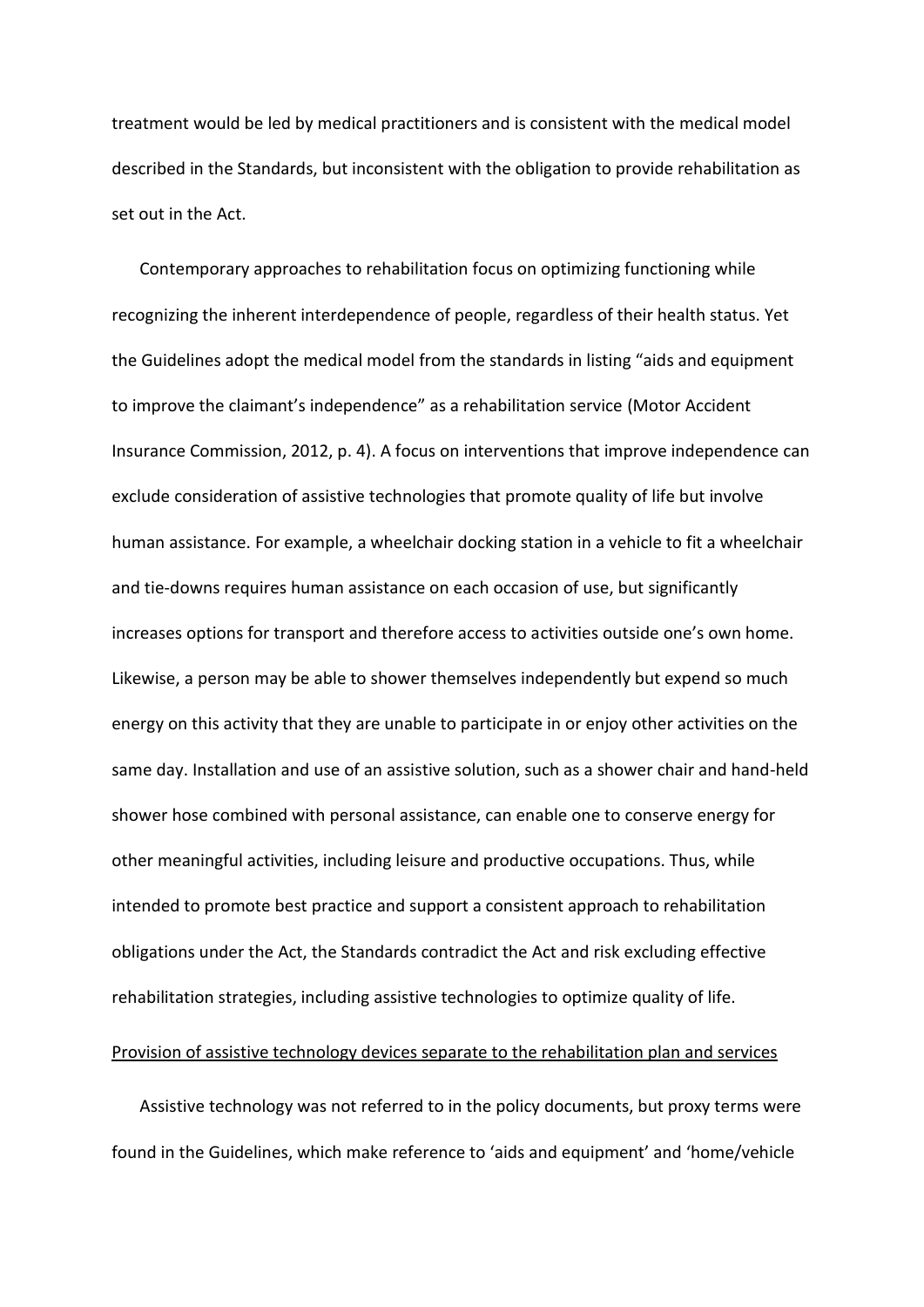modifications'. This is in the context of widespread and continued use of the terms 'aids' and 'equipment' in Australia (Aids and Equipment Action Alliance, 2014), in contrast to the terminology of 'assistive technology' that was adopted by most other countries in the 1990's (Heerkens, Bougie, & de Kleijn-de Vrankrijker, 2010). This implies a focus on devices designed specifically for people with disability, potentially excluding universally-designed products that may be more cost-effective and less socially stigmatizing (Bauer & Elsaesser, 2012).

The terminology of 'aids and equipment' risks errors of omission and poor outcomes from assistive technology provision by neglecting assistive technology services (Friesen, Theodoros, & Russell, 2016; Harvey et al., 2012). Assistive technology services seek to address each individual's personal and psychological situation (Wessels, Dijcks, Soede, Gelderblom, & De Witte, 2003) and may be required over the lifecycle of an assistive solution to ensure ongoing use. The Guidelines separate the provision of aids and equipment from the primary rehabilitation plan and do not make reference to assistive technology services such as trialing, fitting and customizing devices. Such information is important for comparing the cost-effectiveness of proposed interventions, as the assistive technology services may be sourced from more than one provider and cost more than the devices or components purchased. Researchers have suggested that greater emphasis on assistive technology services may reduce rates of non-use (Scherer, 1996; Strong, Jutai, Plotkin, & Bevers, 2008) and promote effective allocation of funding for assistive technology devices and other resources (Lenker, Harris, Taugher, & Smith, 2013; Sund, Iwarsson, Andersen, & Brandt, 2013). The rehabilitation described in the Guidelines is time-limited, with no mention of planning and provision of follow-up and maintenance services to support ongoing assistive technology use.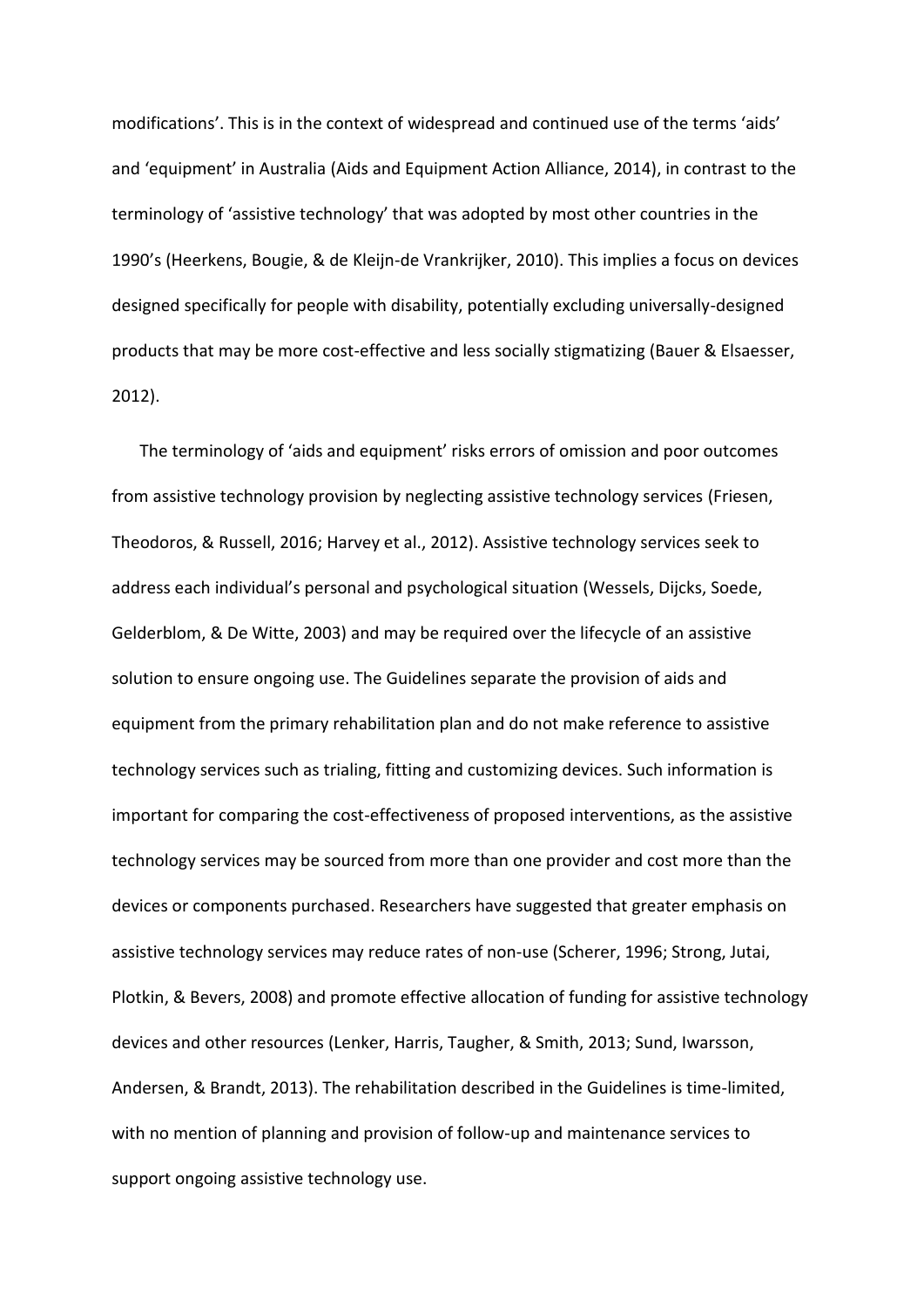# **Conclusion**

This study explored the legislative and policy framework for assistive technology provision in Queensland's motor accident insurance sector as a preliminary step toward assessing quality, in the context of sector-wide reforms and policy development. The key findings relate to the inconsistent interpretations of the term 'rehabilitation' in the documents, and the separation of assistive technology devices from the rehabilitation plan and associated services. While only an exploratory study, these findings highlight the importance of language and potential for different interpretations of legislation that affect rehabilitation practices and outcomes.

The definition of rehabilitation in the legislation is consistent with contemporary international interpretations that focus on optimizing functioning in interaction with the environment. However, the supporting guidelines and standards are explicitly framed by a medical model focused on recovery from injuries, where decisions are guided by clinical need and affordability. This may limit the range of interventions considered and exclude strategies likely to promote quality of life, including assistive technology devices and services and universally designed products. Aids and equipment, home modifications and vehicle modifications are being provided as part of rehabilitation, but there is not a framework or monitoring capacity for the assessment of needs, coordination and implementation of interventions, follow-up and maintenance, or measurement of outcomes.

The language of assistive technology and concepts of devices and services are not part of the legislative or policy frameworks guiding rehabilitation practice in Queensland's motor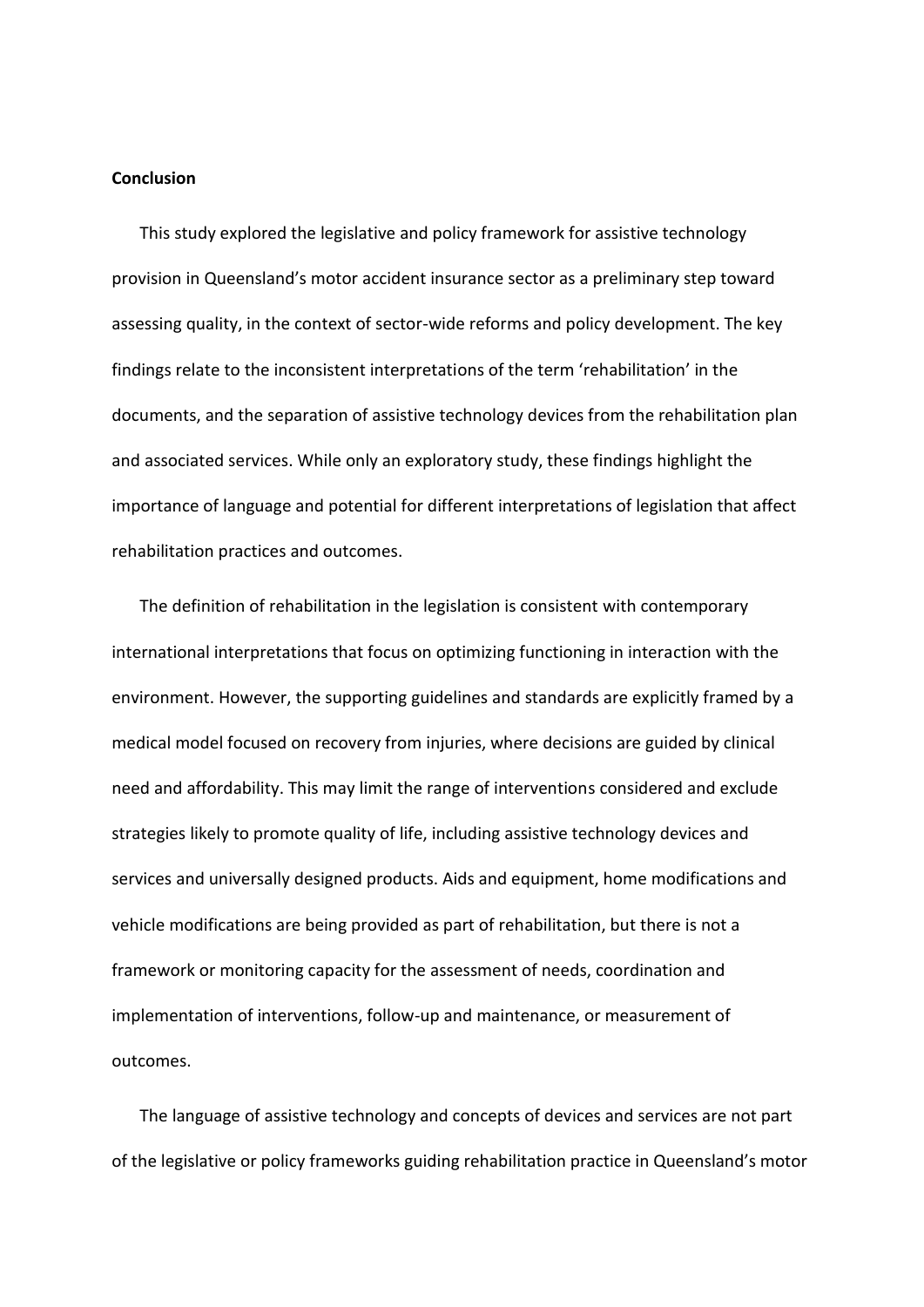accident insurance sector. The absence of assistive technology from rehabilitation services is also apparent in Australian proposals for rehabilitation reform (Australian Rehabilitation Alliance, 2011). However, the legislative framework in Queensland under the MAI Act provides opportunities to develop and evaluate outcomes from assistive technology provision as part of an integrated approach to rehabilitation. The Act provides a broad definition of rehabilitation that includes all interventions aimed at reducing or remediating impairment and optimizing quality of life. It also frames the provision of rehabilitation in an economic discourse of "reasonable and appropriate", obliging service providers to consider the costs and effectiveness of proposed interventions. With its authority to issue guidance and standards and its monitoring powers, MAIC could play a more active role in ensuring minimum standards for AT provision and promoting practice improvements.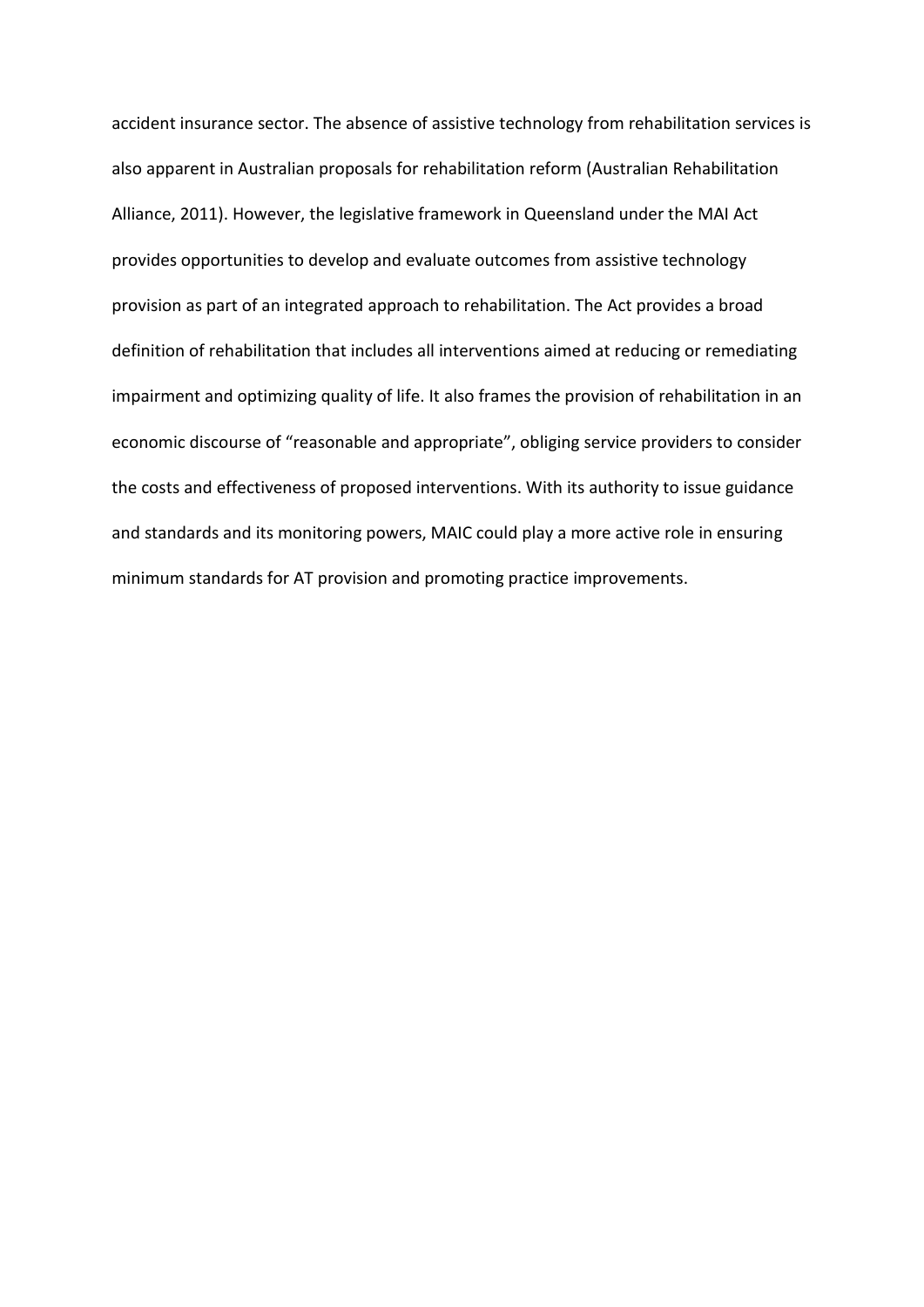# **References**

- Aids and Equipment Action Alliance. (2014). *Aids and Equipment Action Alliance: making participation and inclusion a reality*. Retrieved from www.aeaa.org.au
- Australian Rehabilitation Alliance. (2011). The Need for a National Rehabilitation Strategy: Sydney.
- Bauer, S., & Elsaesser, L.-J. (2012). Integrating medical, assistive, and universally designed products and technologies: assistive technology device classification (ATDC). *Disability and Rehabilitation: Assistive technology, 7*(5), 350-355. doi:10.3109/17483107.2011.653000
- Bowen, G. A. (2009). Document Analysis as a Qualitative Research Method. *Qualitative Research Journal, 9*(2), 27-40. doi:10.3316/qrj0902027
- Donabedian, A. (1988). The quality of care: How can it be assessed? *JAMA: The Journal of the American Medical Association, 260*(12), 1743-1748. doi:10.1001/jama.1988.03410120089033
- Foster, M., Allen, S., & Fleming, J. (2015). Unmet health and rehabilitation needs of people with long-term neurological conditions in Queensland, Australia. *Health & Social Care in the Community, 23*(3), 292-303. doi:10.1111/hsc.12146

Freeman, R., & Maybin, J. (2011). Documents, practices and policy. *Evidence & Policy: A Journal of Research, Debate and Practice, 7*(2), 155-170. doi:10.1332/174426411X579207

Friesen, E. L., Theodoros, D., & Russell, T. G. (2016). Assistive technology devices for toileting and showering used in spinal cord injury rehabilitation - a comment on terminology.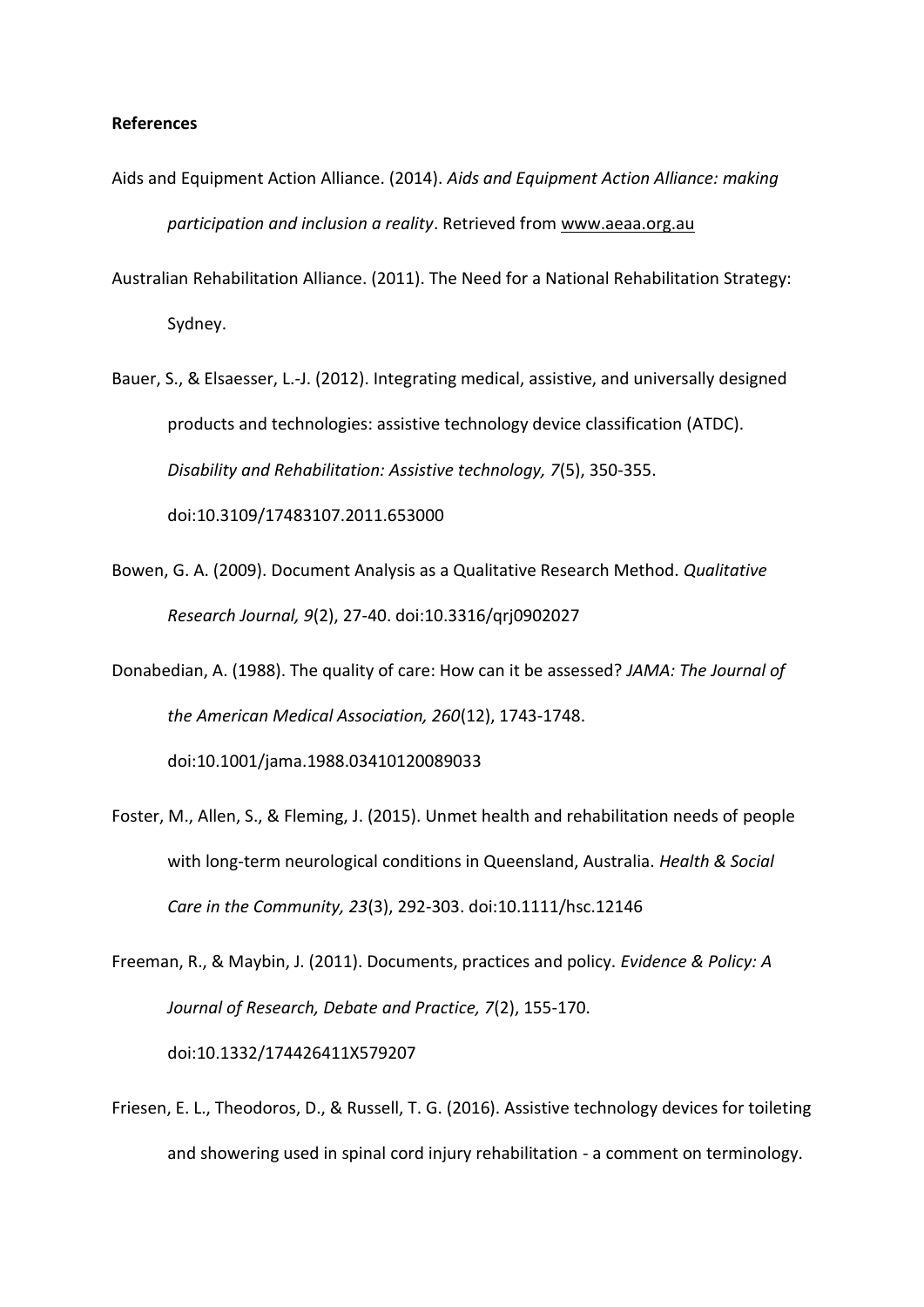*Disability and Rehabilitation: Assistive technology, 11*(1), 1-2. doi:10.3109/17483107.2014.984779

- Harrington, R., Foster, M., & Fleming, J. (2015). Experiences of pathways, outcomes and choice after severe traumatic brain injury under no-fault versus fault-based motor accident insurance. *Brain Injury*, 1-11. doi:10.3109/02699052.2015.1075142
- Harvey, L. A., Chu, J., Bowden, J. L., Quirk, R., Diong, J., Batty, J., . . . Barratt, D. (2012). How much equipment is prescribed for people with spinal cord injury in Australia, do they use it and are they satisfied 1 year later? *Spinal Cord, 50*(9), 676-681. doi:10.1038/sc.2012.28
- Heerkens, Y. F., Bougie, T., & de Kleijn-de Vrankrijker, M. W. (2010). Classification and terminology of assistive products. In J. H. Stone & M. Blouin (Eds.), International Encyclopedia of Rehabilitation. Buffalo, NY: Center for International Rehabilitation Research Information and Exchange (CIRRIE),. Retrieved from http://cirrie.buffalo.edu/encyclopedia/en/article/265/.
- Johnston, M. V., Sherer, M., & Whyte, J. (2006). Applying evidence standards to rehabilitation research. *Am J Phys Med Rehabil, 85*(4), 292-309. doi:10.1097/01.phm.0000202079.58567.3b
- Lenker, J. A., Harris, F., Taugher, M., & Smith, R. O. (2013). Consumer perspectives on assistive technology outcomes. *Disability and Rehabilitation: Assistive Technology, 8*(5), 373-380. doi:10.3109/17483107.2012.749429
- Lopez, K. A., & Willis, D. G. (2004). Descriptive versus interpretive phenomenology: Their contributions to nursing knowledge. *Qualitative Health Research, 14*(5), 726-735.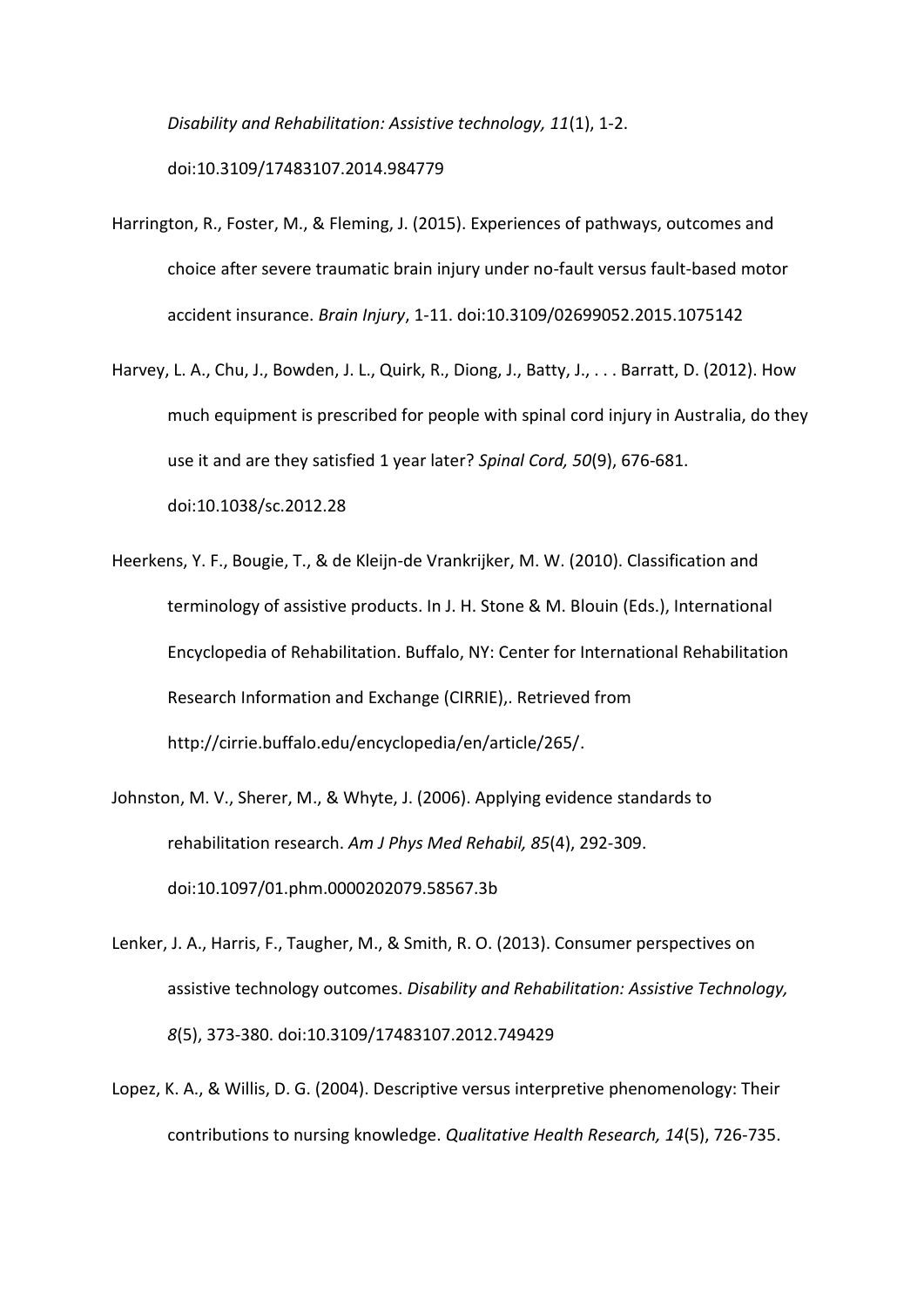Miller, F. A., & Alvarado, K. (2005). Incorporating Documents Into Qualitative Nursing Research. *Journal of Nursing Scholarship, 37*(4), 348-353. doi:10.1111/j.1547- 5069.2005.00060.x

Motor Accident Insurance Act 1994, Office of the Queensland Parliamentary Counsel (2013 October 29).

Motor Accident Insurance Commission. (2007). *Rehabilitation Standards for CTP Insurers*. Retrieved from https://maic.qld.gov.au/wp-

content/uploads/2016/06/final\_rehabilitation\_standards.pdf

Motor Accident Insurance Commission. (2012). *MAIC Guidelines for Compulsory Third Party (CTP) Rehabilitation Providers*. Retrieved from https://maic.qld.gov.au/wpcontent/uploads/2016/02/MAIC\_Guidelines\_for\_CTP\_Rehabilitation\_Providers\_201 3\_Nov\_26.pdf

National Disability Insurance Scheme Act 2013, C2013A00020, Attorney-General's Department (2013 4 April).

Scherer, M. J. (1996). Outcomes of assistive technology use on quality of life. *Disability and Rehabilitation, 18*(9), 439-448.

Smith, R. O. (2005). IMPACT2 Model: Integrated Multi-Intervention Paradigm for Assessment and Application of Concurrent Treatments. Retrieved from www.r2d2.uwm.edu/archive/impact2model.html

Strong, G., Jutai, J., Plotkin, A., & Bevers, P. (2008). *Competitive enablement: A consumeroriented approach to device selection in device-assisted vision rehabilitation.* Paper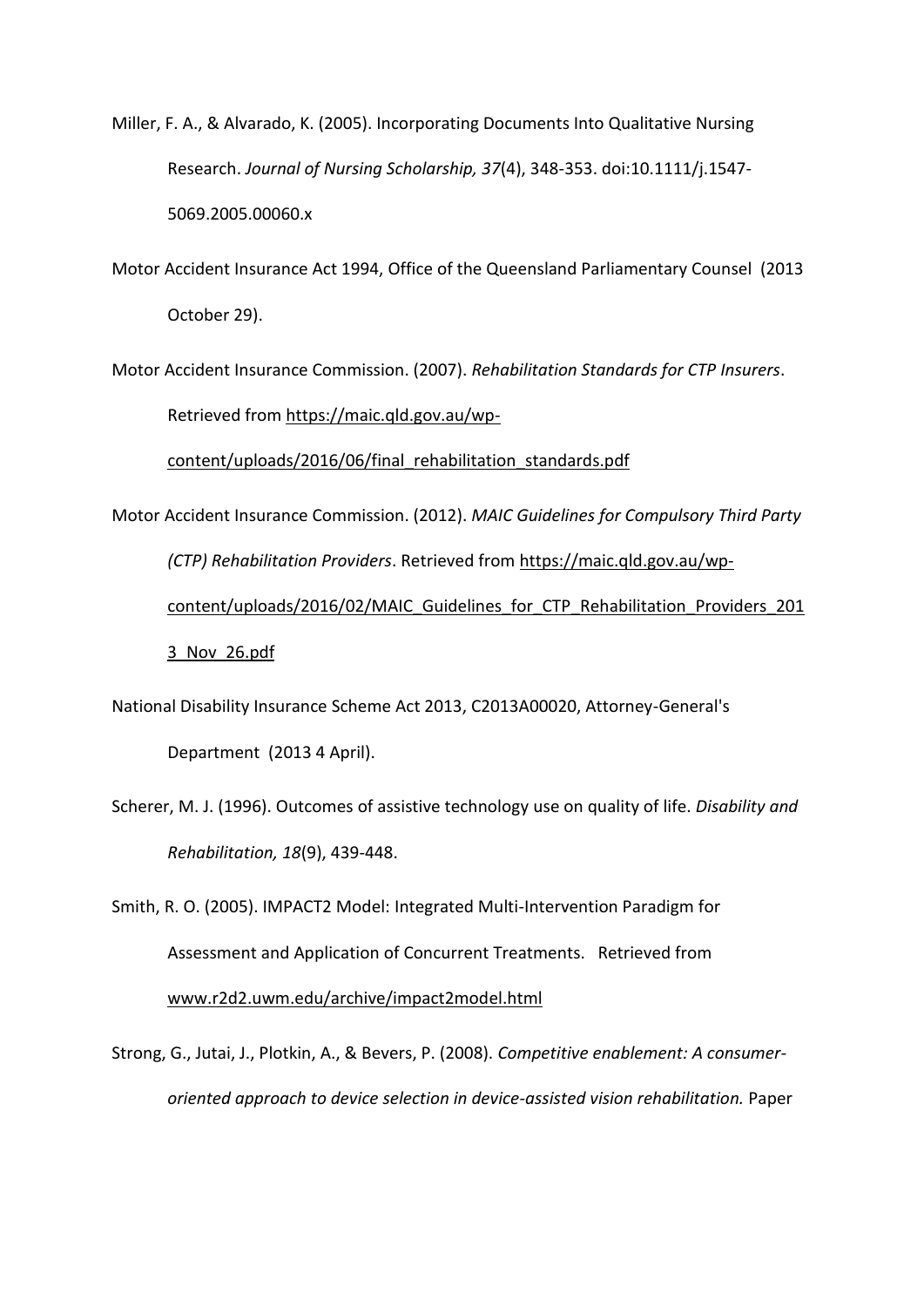presented at the 4th International Conference on Aging, Disability and Independence.

- Sund, T., Iwarsson, S., Andersen, M. C., & Brandt, A. (2013). Documentation of and satisfaction with the service delivery process of electric powered scooters among adult users in different national contexts. *Disability and Rehabilitation: Assistive Technology, 8*(2), 151-160. doi:10.3109/17483107.2012.699584
- Tse, S., Lloyd, C., Penman, M., King, R., & Bassett, H. (2004). Evidence-based practice and rehabilitation: occupational therapy in Australia and New Zealand experiences. *Int J Rehabil Res, 27*(4), 269-274.
- Wessels, R., Dijcks, B., Soede, M., Gelderblom, G. J., & De Witte, L. P. (2003). Non-use of provided assistive technology devices, a literature overview. *Technology and Disability, 15*(4), 231-238.
- World Health Organization, & World Bank. (2011). *The World Report on Disability*. Retrieved from www.who.int/disabilities/world\_report/2011/en/

Yanow, D. (2007). Power, Politics, and Science in the Study of Complex Organizations. *International Public Management Journal, 10*(2), 173-189. doi:10.1080/10967490701323696